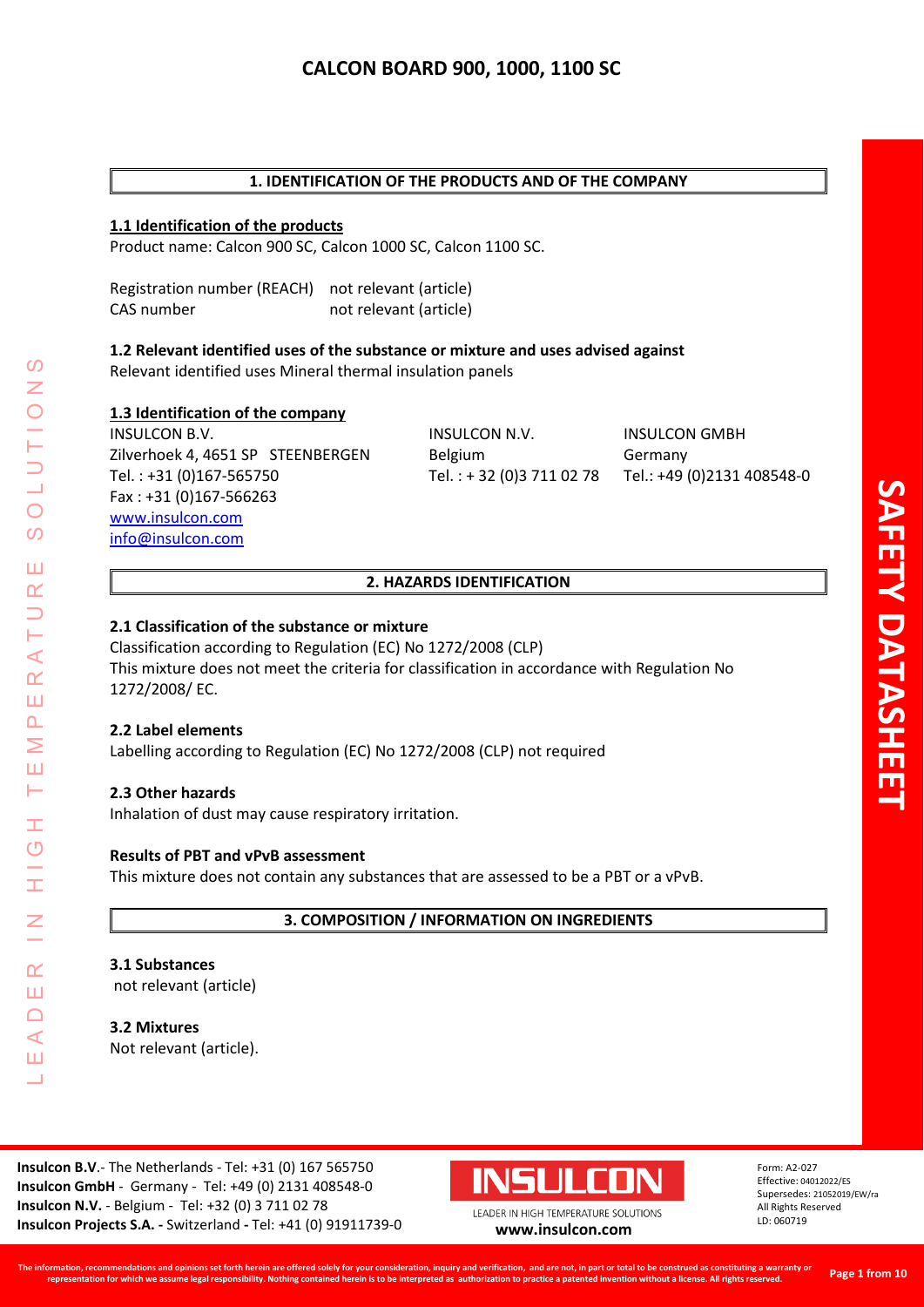| Name of the     | Identifiier | Wt%       | Classification | Pictograms | Specific Conc. | M-factors |
|-----------------|-------------|-----------|----------------|------------|----------------|-----------|
| substance       |             |           | <b>GHS</b>     |            | Limits         |           |
| calciumsilicate | CAS No      | $\geq 90$ |                |            |                |           |
|                 | 1344-95-2   |           |                |            |                |           |
|                 | EC No       |           |                |            |                |           |
|                 | 215-710-8   |           |                |            |                |           |
| cellulose       | CAS No      | $3 - <$   |                |            |                |           |
|                 | 9004-34-6   | 10        |                |            |                |           |
|                 | EC No       |           |                |            |                |           |
|                 | 232-674-9   |           |                |            |                |           |

#### **4. FIRST AID MEASURES**

**4.1 Description of first aid measures General notes** In all cases of doubt, or when symptoms persist, seek medical advice. **Following inhalation** (Dust) Provide fresh air. **Following skin contact** Wash with plenty of soap and water. **Following eye contact** (Dust) Rinse cautiously with water for several minutes. Remove contact lenses, if present and easy to do. Continue rinsing. **Following ingestion** No exposure expected. **Notes for the doctor** none

## **4.2 Most important symptoms and effects, both acute and delayed**

These information are not available.

**4.3 Indication of any immediate medical attention and special treatment needed** none

**5. FIRE FIGHTING MEASURES**

## **5.1 Extinguishing media**

LEADER IN HIGH TEMPERATURE SOLUTIONS

Ŧ  $\overline{C}$ 

 $\alpha$ Ш  $\Box$  $\triangleleft$ Ш  $\overline{\phantom{0}}$ 

 $\prec$  $\alpha$ Ш  $\overline{\mathbf{r}}$ Σ Ш Н

 $\Omega$ Z

 $\bigcirc$  $\overline{O}$ 

Ш  $\alpha$  $\overline{\phantom{0}}$ 

Suitable extinguishing media: co-ordinate firefighting measures to the fire surroundings

**5.2 Special hazards arising from the substance or mixture** Hazardous decomposition products: Section 10.

## **5.3 Advice for firefighters**

In case of fire and/or explosion do not breathe fumes. Do not allow firefighting water to enter drains or water courses. Collect contaminated firefighting water separately. Fight fire with normal

**Insulcon B.V**.- The Netherlands - Tel: +31 (0) 167 565750 **Insulcon GmbH** - Germany - Tel: +49 (0) 2131 408548-0 **Insulcon N.V.** - Belgium - Tel: +32 (0) 3 711 02 78 **Insulcon Projects S.A. -** Switzerland **-** Tel: +41 (0) 91911739-0 **[www.insulcon.com](http://www.insulcon.com/)**



LEADER IN HIGH TEMPERATURE SOLUTIONS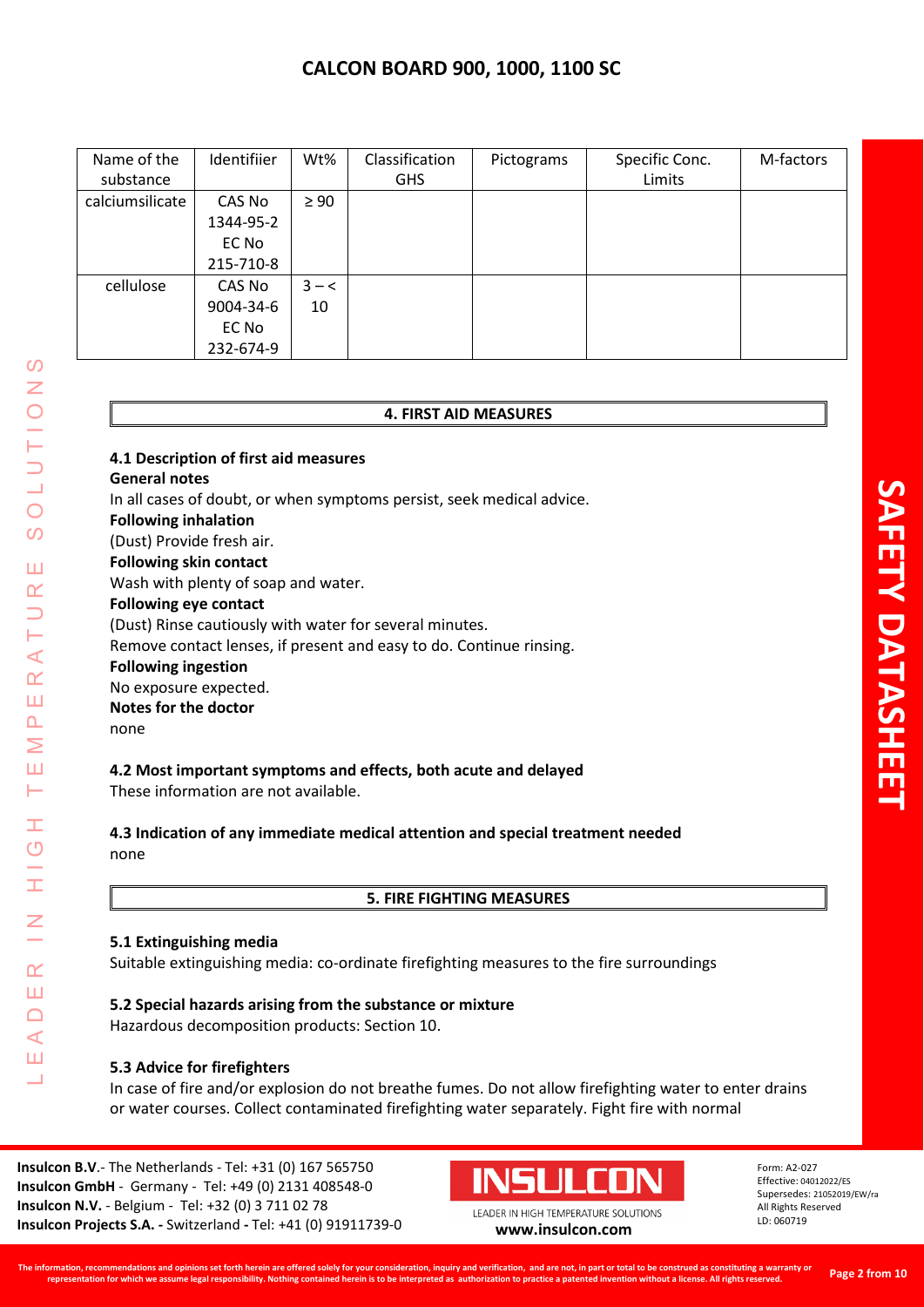precautions from a reasonable distance. **Special protective equipment for firefighters** use suitable breathing apparatus

## **6. ACCIDENTAL RELEASE MEASURES**

## **6.1 Personal precautions, protective equipment and emergency procedures**

For non-emergency personnel

Ventilate affected area. Wearing of suitable protective equipment (including personal protective equipment referred to under Section 8 of the safety data sheet) to prevent any contamination of skin, eyes and personal clothing.

For emergency responders

Wear breathing apparatus if exposed to vapours/dust/spray/gases.

#### **6.2 Environmental precautions**

Keep away from drains, surface and ground water. Retain contaminated washing water and dispose of it.

## **6.3 Methods and material for containment and cleaning up**

Advices on how to contain a spill **interest and the set of the set of the set of the set of the set of the set o** Advices on how to clean up a spill : Take up mechanically. Other information relating to spills and releases : Place in appropriate containers for disposal.

- 
- 
- Ventilate affected area.

## **6.4 Reference to other sections**

LEADER IN HIGH TEMPERATURE SOLUTIONS

Ŧ  $\overline{O}$ 

 $\alpha$ Ш  $\cap$  $\blacktriangleleft$ Ш  $\overline{\phantom{0}}$ 

⋖  $\alpha$ Ш  $\overline{\mathbf{r}}$ Σ Ш  $\vdash$ 

 $\Omega$ 

 $\overline{O}$  $\Omega$ 

Ш  $\alpha$ 

> Personal protective equipment: see section 8. Incompatible materials: see section 10. Disposal considerations: see section 13.

## **7. HANDLING AND STORAGE**

## **7.1 Precautions for safe handling**

| Measures to prevent fire as well as    |  |  |  |
|----------------------------------------|--|--|--|
| aerosol and dust generation            |  |  |  |
| Specific notes/details                 |  |  |  |
| Measures to protect the environment    |  |  |  |
| Advice on general occupational hygiene |  |  |  |
|                                        |  |  |  |
|                                        |  |  |  |

Use local and general ventilation. Dust deposits may accumulate on all deposition surfaces in a technical room. Avoid release to the environment. Do not eat, drink and smoke in work areas. Wash hands after use. Preventive skin protection (barrier creams/ointments) is recommended. Remove contaminated clothing and protective equipment before entering eating areas.

**7.2 Conditions for safe storage, including any incompatibilities**

Flammability hazards Theorem and the Shane Mone.

**Insulcon B.V**.- The Netherlands - Tel: +31 (0) 167 565750 **Insulcon GmbH** - Germany - Tel: +49 (0) 2131 408548-0 **Insulcon N.V.** - Belgium - Tel: +32 (0) 3 711 02 78 **Insulcon Projects S.A. -** Switzerland **-** Tel: +41 (0) 91911739-0 **[www.insulcon.com](http://www.insulcon.com/)**

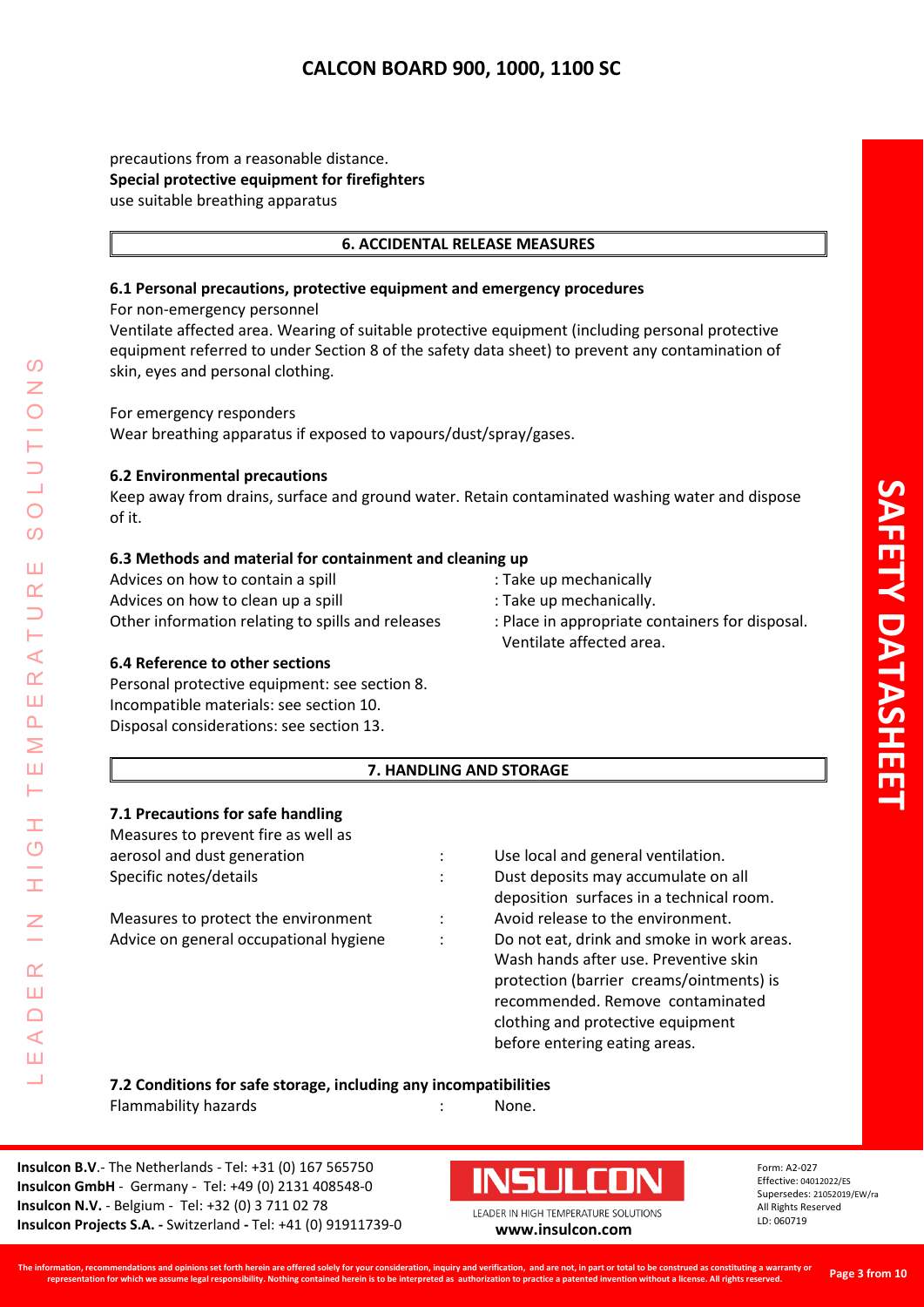| Incompatible materials: see section 10. |
|-----------------------------------------|
| vibration, strong shocks                |
| Keep away from food, drink and animal   |
| feedingstuffs.                          |
| Provision of sufficient ventilation.    |
| Keep only in original container.        |
|                                         |
|                                         |

7.3 Specific end use(s) No information available

# **8. EXPOSURE CONTROL / PERSONAL PROTECTION**

# **8.1 Control parameters**

| Occupational exposure limit values (Workplace Exposure Limits) |                          |     |                                   |          |           |
|----------------------------------------------------------------|--------------------------|-----|-----------------------------------|----------|-----------|
| Country                                                        | Name of agent Identifier |     | TWA $\left[\frac{mg}{m^3}\right]$ | Notation | Source    |
| GВ                                                             | dust                     | WEL | 10                                |          | EH40/2005 |
| GВ                                                             | dust                     | WEL | 4                                 |          | EH40/2005 |
| GB                                                             | calcium silicate WEL     |     | 10                                |          | EH40/2005 |
| GВ                                                             | calcium silicate WEL     |     | 4                                 |          | EH40/2005 |
| GB                                                             | cellulose                | WEL | 10                                |          | EH40/2005 |
| GB                                                             | cellulose                | WEL | 4                                 |          | EH40/2005 |
|                                                                |                          |     |                                   |          |           |

Notation

LEADER IN HIGH TEMPERATURE SOLUTIONS

Ì.

 $\frac{C}{L}$ 

 $\overline{z}$ 

 $\alpha$ Ш  $\Box$  $\triangleleft$ Ш Ц

 $\Omega$  $\overline{z}$  $\bigcirc$ 

 $\frac{1}{2}$ 

 $\overline{O}$  $\overline{O}$ 

Ш  $\alpha$  $\Box$ ⊢  $\prec$  $\underline{\alpha}$ Ш  $\Delta$ Σ Ш Н

i inhalable fraction

r respirable fraction

TWA time-weighted average (long-term exposure limit): measured or calculated in relation to a reference period of 8 hours time-weighted average (unless otherwise specified)

| Relevant DNELs of components of the mixture                       |           |                      |                     |                                               |            |                                |
|-------------------------------------------------------------------|-----------|----------------------|---------------------|-----------------------------------------------|------------|--------------------------------|
| Name of substance                                                 | CAS No    | Endpoint             | Threshold<br>level  | Protection goal,<br>route of exposure         |            | Used in Exposure time          |
| calciumsilicate                                                   | 1344-95-2 | <b>DNEL</b>          | 4 mg/m <sup>3</sup> | human, inhalatory                             |            | worker chronic-local<br>effect |
| Relevant PNECs of components of the mixture                       |           |                      |                     |                                               |            |                                |
| Name of substance                                                 | CAS No    | Endpoint             |                     | Threshold level                               |            | Environmental compartment      |
| calciumsilicate                                                   | 1344-95-2 | PNEC <sub>4</sub>    |                     | mg/l                                          | freshwater |                                |
| 8.2 Exposure controls<br>Appropriate engineering controls         |           | $\ddot{\phantom{a}}$ |                     | General ventilation.                          |            |                                |
| Individual protection measures<br>(personal protective equipment) |           |                      |                     |                                               |            |                                |
| Eye/face protection                                               |           | $\ddot{\cdot}$       | protection.         | Dust-Development: Use safety goggle with side |            |                                |
| Hand protection                                                   |           | $\ddot{\cdot}$       |                     | Wear suitable gloves (Substance, Leather)     |            |                                |

**Insulcon B.V**.- The Netherlands - Tel: +31 (0) 167 565750 **Insulcon GmbH** - Germany - Tel: +49 (0) 2131 408548-0 **Insulcon N.V.** - Belgium - Tel: +32 (0) 3 711 02 78 **Insulcon N.V.** - Beigium - Tel: +32 (0) 3 711 02 78<br> **Insulcon Projects S.A.** - Switzerland - Tel: +41 (0) 91911739-0 **[www.insulcon.com](http://www.insulcon.com/)** 

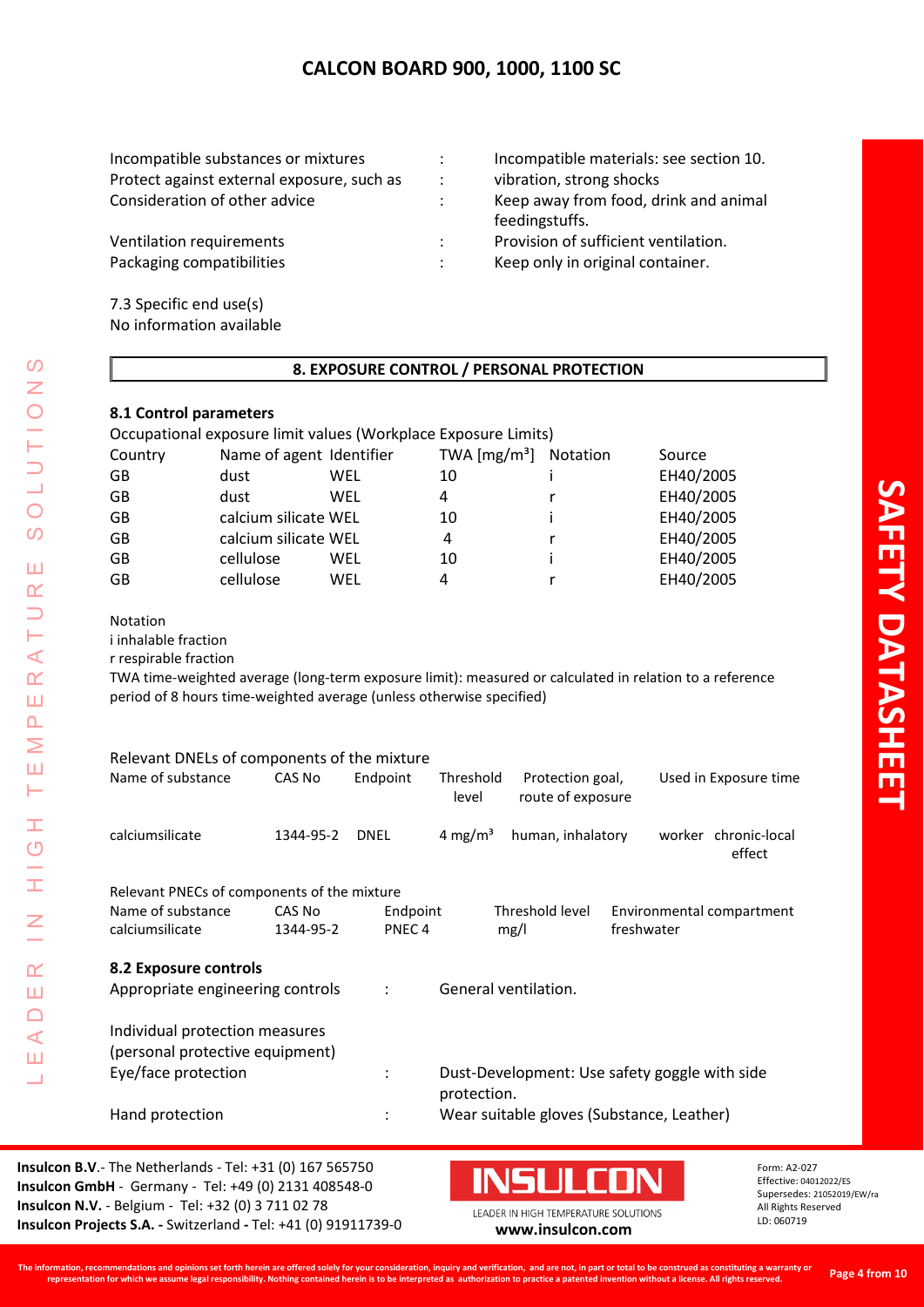Respiratory protection : In case of inadequate ventilation wear respiratory protection. Particulate filter device (EN 143). Environmental exposure controls : Keep away from drains, surface and ground water.

## **9. PHYSICAL AND CHEMICAL PROPERTIES**

## **9.1 Information on basic physical and chemical properties**

| Appearance                                    |                                      |
|-----------------------------------------------|--------------------------------------|
| Physical state                                | solid                                |
| Form                                          | planes                               |
| Colour                                        | light grey                           |
| Odour                                         | odourless                            |
| Odour threshold                               | these information are not available  |
| <b>Other safety parameters</b>                |                                      |
| pH (value)                                    | 9 – 11 (water: 100 g/l, 20 °C)       |
| Melting point/freezing point                  | 1,500 °C                             |
| Initial boiling point and boiling range       | these information are not available  |
| Flash point                                   | not applicable                       |
| Evaporation rate                              | these information are not available  |
| Flammability (solid, gas)                     | non-combustible                      |
| Explosion limits of dust clouds               | not determined                       |
| Vapour pressure                               | these information are not available  |
| Density                                       | 150 - 550 kg/m <sup>3</sup> at 20 °C |
| Vapour density                                | these information are not available  |
| Relative density                              | these information are not available  |
| Solubility(ies)                               |                                      |
| Water solubility                              | insoluble                            |
| <b>Partition coefficient</b>                  |                                      |
| n-octanol/water (log KOW)                     | these information are not available  |
| Auto-ignition temperature                     | not relevant                         |
|                                               | (Solid matter)                       |
| Relative self-ignition temperature for solids | these information are not available  |
| Decomposition temperature                     | these information are not available  |
| <b>Viscosity</b>                              |                                      |
| Kinematic viscosity                           | not relevant (solid matter)          |
| Dynamic viscosity                             | not relevant (solid matter)          |
| <b>Explosive properties</b>                   | not explosive                        |
| Oxidising properties                          | shall not be classified as oxidising |
| 9.2 Other information                         |                                      |

**SAFETY DATASHEE SAFETY DATASHEET**

**Insulcon B.V**.- The Netherlands - Tel: +31 (0) 167 565750 **Insulcon GmbH** - Germany - Tel: +49 (0) 2131 408548-0 **Insulcon N.V.** - Belgium - Tel: +32 (0) 3 711 02 78 **Insulcon Projects S.A. -** Switzerland **-** Tel: +41 (0) 91911739-0 **[www.insulcon.com](http://www.insulcon.com/)**

None

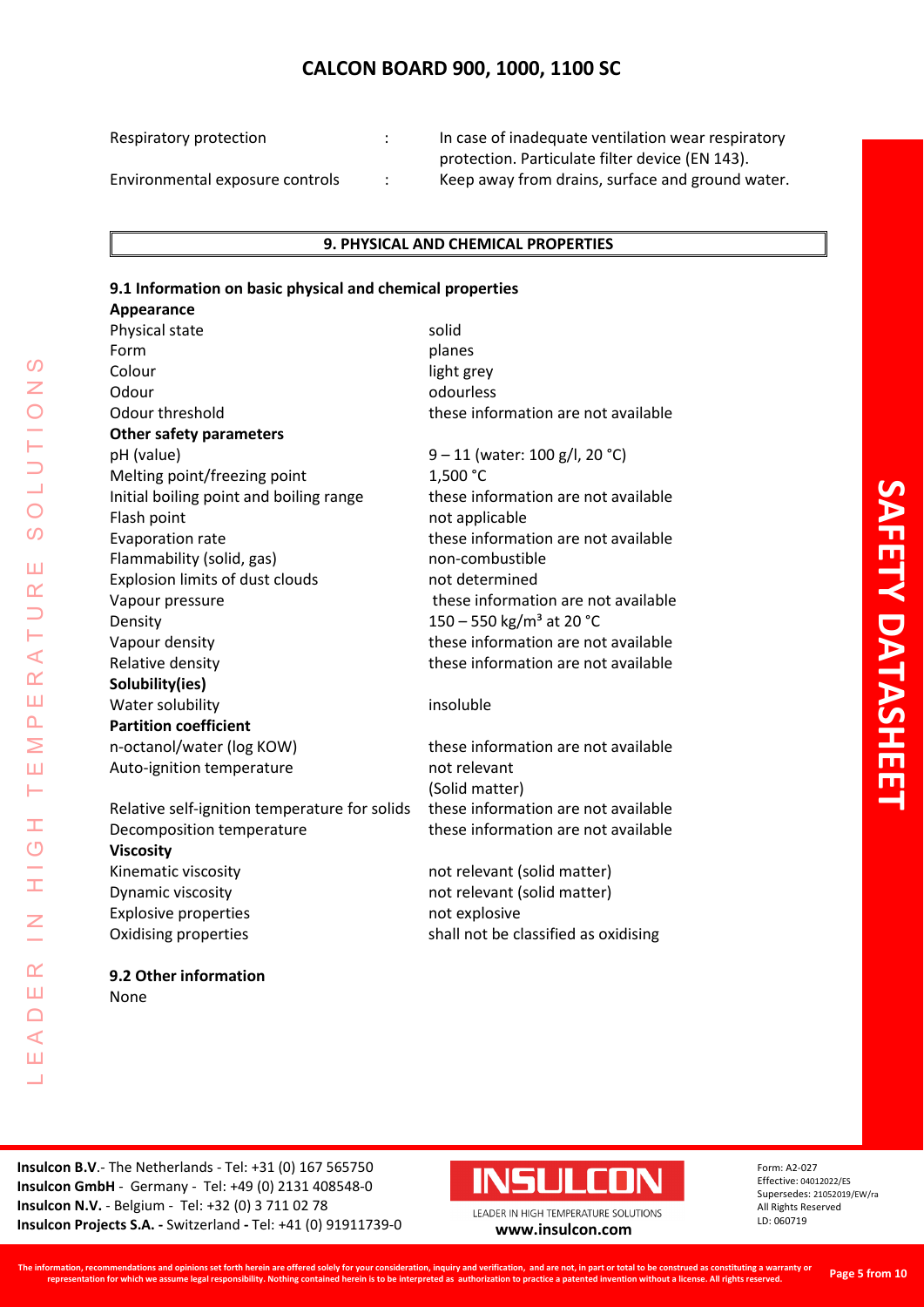## **10. STABILITY AND REACTIVITY**

## **10.1 Reactivity**

This material is not reactive under normal ambient conditions.

## **10.2 Chemical stability**

The material is stable under normal ambient and anticipated storage and handling conditions of temperature and pressure.

# **10.3 Possibility of hazardous reactions**

No known hazardous reactions.

## **10.4 Conditions to avoid**

There are no specific conditions known which have to be avoided.

## **10.5 Incompatible materials**

There is no additional information.

## **10.6 Hazardous decomposition products**

Reasonably anticipated hazardous decomposition products produced as a result of use, storage, spill and heating are not known.

## **11. TOXICOLOGICAL INFORMATION**

#### **11.1 Information on toxicological effects Classification procedure**

If not otherwise specified the classification is based on:

## Ingredients of the mixture (additivity formula).

**Classification according to GHS (1272/2008/EC, CLP)**

This mixture does not meet the criteria for classification in accordance with Regulation No 1272/2008/EC.

## **Acute toxicity**

LEADER IN HIGH TEMPERATURE SOLUTIONS

Ŧ  $\overline{O}$ 

 $\alpha$ Ш  $\Box$  $\blacktriangleleft$ Ш  $\overline{\phantom{0}}$ 

 $\blacktriangleleft$  $\alpha$ Ш  $\overline{\mathbf{r}}$ Σ Ш Н

 $\Omega$ 

 $\overline{O}$  $\Omega$ 

Ш  $\alpha$ 

| Name<br>оf      | Cas No    | Blootstellingsroute  | Eindpunt | Waarde         | <b>Species</b> |
|-----------------|-----------|----------------------|----------|----------------|----------------|
| substance       |           |                      |          |                |                |
| Calciumsilicate | 1344-95-2 | Oral                 | LD50     | $>5.000$ mg/kg | Rat            |
| Calciumsilicate | 1344-95-2 | Dermal               | LD50     | $>5.000$ mg/kg | Rabbit         |
| Calciumsilicate | 1344-95-2 | Inhalation dust/mist | LD50     | ≥58,8 mg/l/4h  | Rat            |
| Calciumsilicate | 1344-95-2 | Oral                 | LD50     | $>5.000$ mg/kg | Rat            |
| Calciumsilicate | 1344-95-2 | Dermal               | LD50     | $>2.000$ mg/kg | Rabbit         |
| Calciumsilicate | 1344-95-2 | Inhalation dust/mist | LD50     | ≥58,8 mg/l/4h  | Rat            |

Skin corrosion/irritation  $\cdot$  : Shall not be classified as corrosive/irritant to skin. Serious eye damage/eye irritation : Shall not be classified as seriously damaging to the eye or eye irritant.

Skin sensitisation **Skin sensitisation** : Classification could not be established because: Data are lacking, inconclusive, or conclusive but not

**Insulcon B.V**.- The Netherlands - Tel: +31 (0) 167 565750 **Insulcon GmbH** - Germany - Tel: +49 (0) 2131 408548-0 **Insulcon N.V.** - Belgium - Tel: +32 (0) 3 711 02 78 **Insulcon Projects S.A. -** Switzerland **-** Tel: +41 (0) 91911739-0 **[www.insulcon.com](http://www.insulcon.com/)**

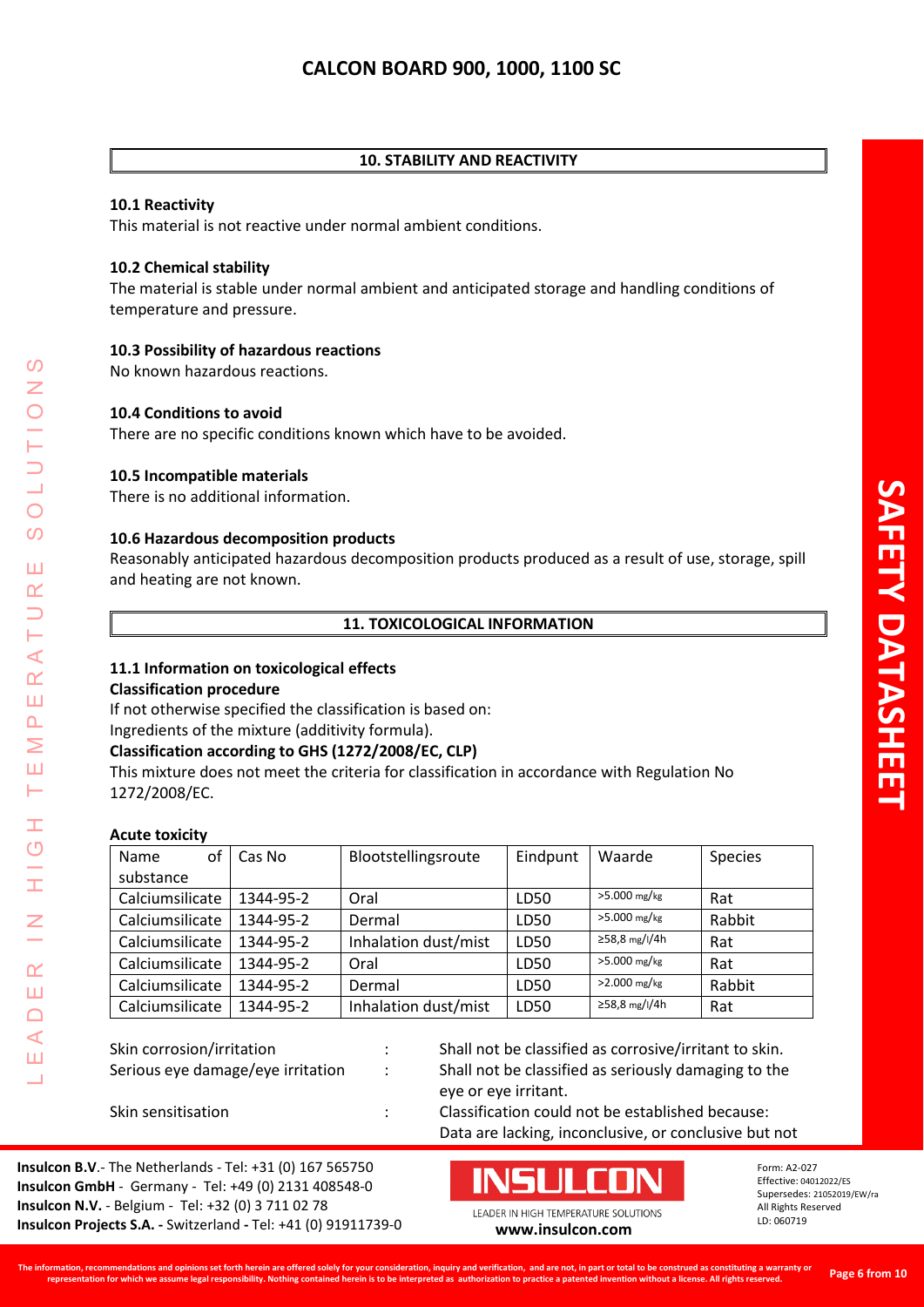| sufficient for classification.                        |
|-------------------------------------------------------|
| Classification could not be established because:      |
| Data are lacking, inconclusive, or conclusive but not |
| sufficient for classification.                        |
| Classification could not be established because:      |
| Data are lacking, inconclusive, or conclusive but not |
| sufficient for classification.                        |
| Classification could not be established because:      |
| Data are lacking, inconclusive, or conclusive but not |
| sufficient for classification.                        |
| Classification could not be established because:      |
| Data are lacking, inconclusive, or conclusive but not |
| sufficient for classification.                        |
|                                                       |
| Classification could not be established because:      |
| Data are lacking, inconclusive, or conclusive but not |
| sufficient for classification.                        |
|                                                       |
| Classification could not be established because:      |
| Data are lacking, inconclusive, or conclusive but not |
| sufficient for classification.                        |
| Shall not be classified as presenting an aspiration   |
| hazard.                                               |
| Inhalation of dust may cause respiratory irritation.  |
|                                                       |

# **12. ECOLOGICAL INFORMATION**

| Name of the<br>substance | Cas No    | Exposure time | Endpoint    | Value                 | <b>Species</b>                            |
|--------------------------|-----------|---------------|-------------|-----------------------|-------------------------------------------|
| Calciumsilicate          | 1344-95-2 | 96h           | <b>LL50</b> | >1000<br>mg/l         | Rainbow trout<br>(Oncorhynchus<br>mykiss) |
| Calciumsilicate          | 1344-95-2 | 72h           | <b>EL50</b> | >1.000<br>mg/l        | alg (Desmodesmus<br>subspicatus)          |
| Calciumsilicate          | 1344-95-2 | 48h           | <b>EL50</b> | $\geq 10.000$<br>mg/l | daphnia magna                             |

# **Aquatic toxicity (chronic)**

LEADER IN HIGH TEMPERATURE SOLUTIONS

 $\pm$ 

 $\frac{C}{L}$ 

 $\leq$ 

 $\alpha$ Ш  $\Box$  $\triangleleft$ Ш Ц

 $\Omega$ Z

LUTIO

 $\circ$  $\overline{O}$ 

Ш  $\alpha$  $\Box$ Н  $\prec$  $\alpha$ Ш  $\Delta$ Σ Ш Н

Test data are not available for the complete mixture.

# **12.2 Persistence and degradability**

| Biodegradation | Data are not available. |
|----------------|-------------------------|
| Persistence    | Data are not available. |

# **12.3 Bioaccumulative potential**

Test data are not available for the complete mixture.

**Insulcon B.V**.- The Netherlands - Tel: +31 (0) 167 565750 **Insulcon GmbH** - Germany - Tel: +49 (0) 2131 408548-0 **Insulcon N.V.** - Belgium - Tel: +32 (0) 3 711 02 78 **Insulcon N.V.** - Beigium - Tel: +32 (0) 3 711 02 78<br> **Insulcon Projects S.A.** - Switzerland - Tel: +41 (0) 91911739-0 **[www.insulcon.com](http://www.insulcon.com/)** 

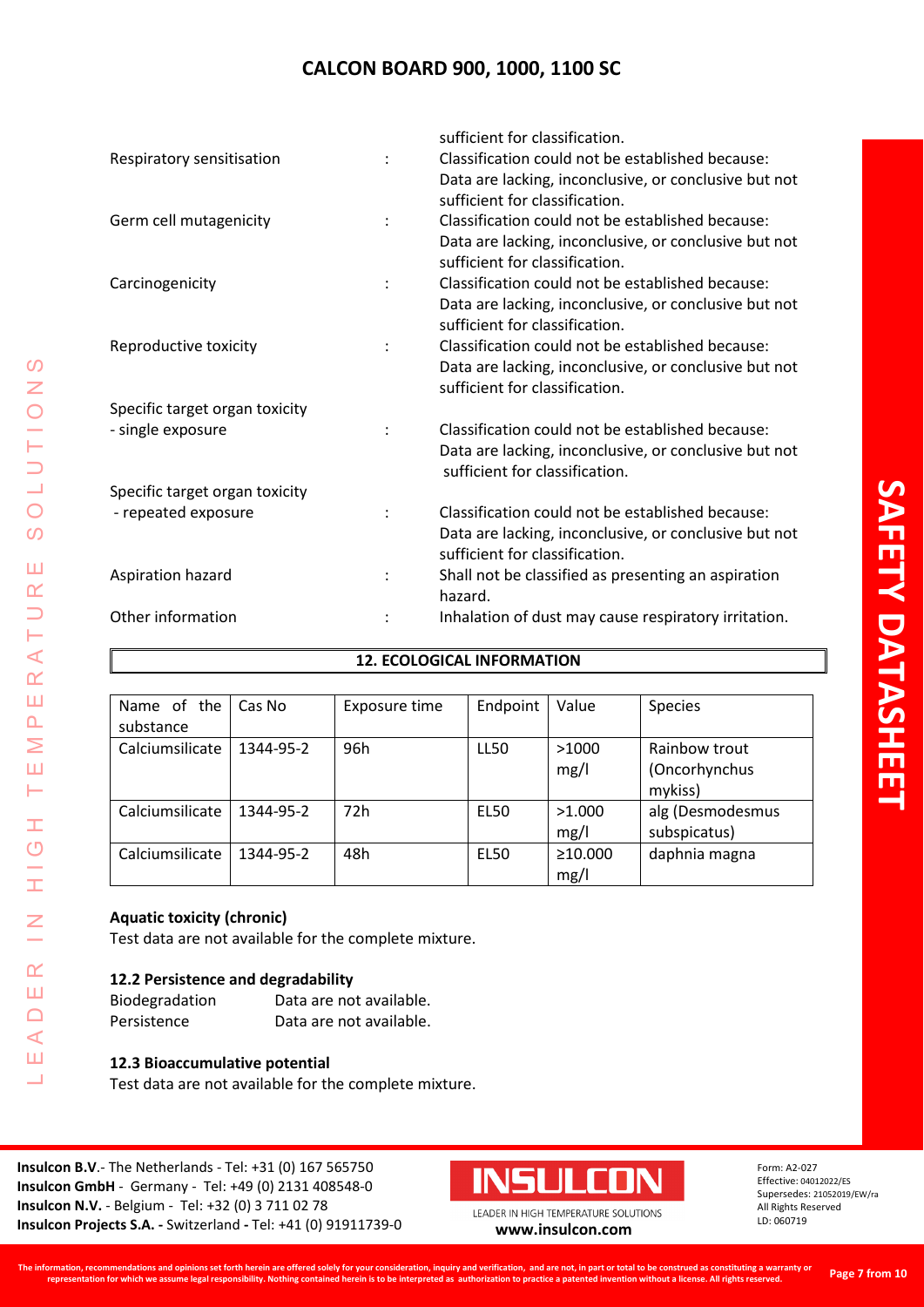## **12.4 Mobility in soil**

Data are not available.

## **12.5 Results of PBT and vPvB assessment**

This mixture does not contain any substances that are assessed to be a PBT or a vPvB.

## **12.6 Other adverse effects**

Data are not available.

#### Remarks

Wassergefährdungsklasse, WGK (water hazard class): 1

## **13. DISPOSAL CONSIDERATIONS**

## **13.1 Waste treatment methods**

Dispose of contents/container in accordance with local/regional/national/international regulations.

Sewage disposal-relevant information Do not empty into drains.

Waste treatment of containers/packagings Handle contaminated packages in the same way as the substance itself.

#### Remarks

LEADER IN HIGH TEMPERATURE SOLUTIONS

H  $\overline{C}$ 

I

Z

 $\alpha$ Ш  $\Box$  $\blacktriangleleft$ Ш  $\overline{\phantom{0}}$ 

 $\prec$  $\alpha$ Ш  $\Delta$ Σ Ш Н

 $\mathcal{O}$ Z

 $\bigcirc$  $\mathcal{O}$ 

Ш  $\alpha$  $\overline{\phantom{0}}$ 

Please consider the relevant national or regional provisions

|                                                                                                                             | <b>14. TRANSPORT INFORMATION</b>                                         |  |  |  |
|-----------------------------------------------------------------------------------------------------------------------------|--------------------------------------------------------------------------|--|--|--|
| 14.1 UN number                                                                                                              | not subject to transport regulations                                     |  |  |  |
| 14.2 UN proper shipping name                                                                                                |                                                                          |  |  |  |
| 14.3 Transport hazard class(es)<br><b>Class</b>                                                                             | none                                                                     |  |  |  |
| 14.4 Packing group                                                                                                          | not assigned to a packing group                                          |  |  |  |
| <b>14.5 Environmental hazards</b>                                                                                           | non-environmentally hazardous acc. to the dangerous goods<br>regulations |  |  |  |
| 14.6 Special precautions for user                                                                                           | There is no additional information.                                      |  |  |  |
| 14.7 Transport in bulk according to Annex II of MARPOL and the IBC Code<br>The cargo is not intended to be carried in bulk. |                                                                          |  |  |  |
| 14.8 Information for each of the UN Model Regulations                                                                       |                                                                          |  |  |  |

Transport of dangerous goods by road, rail and inland waterway (ADR/RID/ADN). Not subject to ADR, RID and ADN.

**Insulcon B.V**.- The Netherlands - Tel: +31 (0) 167 565750 **Insulcon GmbH** - Germany - Tel: +49 (0) 2131 408548-0 **Insulcon N.V.** - Belgium - Tel: +32 (0) 3 711 02 78 **Insulcon Projects S.A. -** Switzerland **-** Tel: +41 (0) 91911739-0 **[www.insulcon.com](http://www.insulcon.com/)**

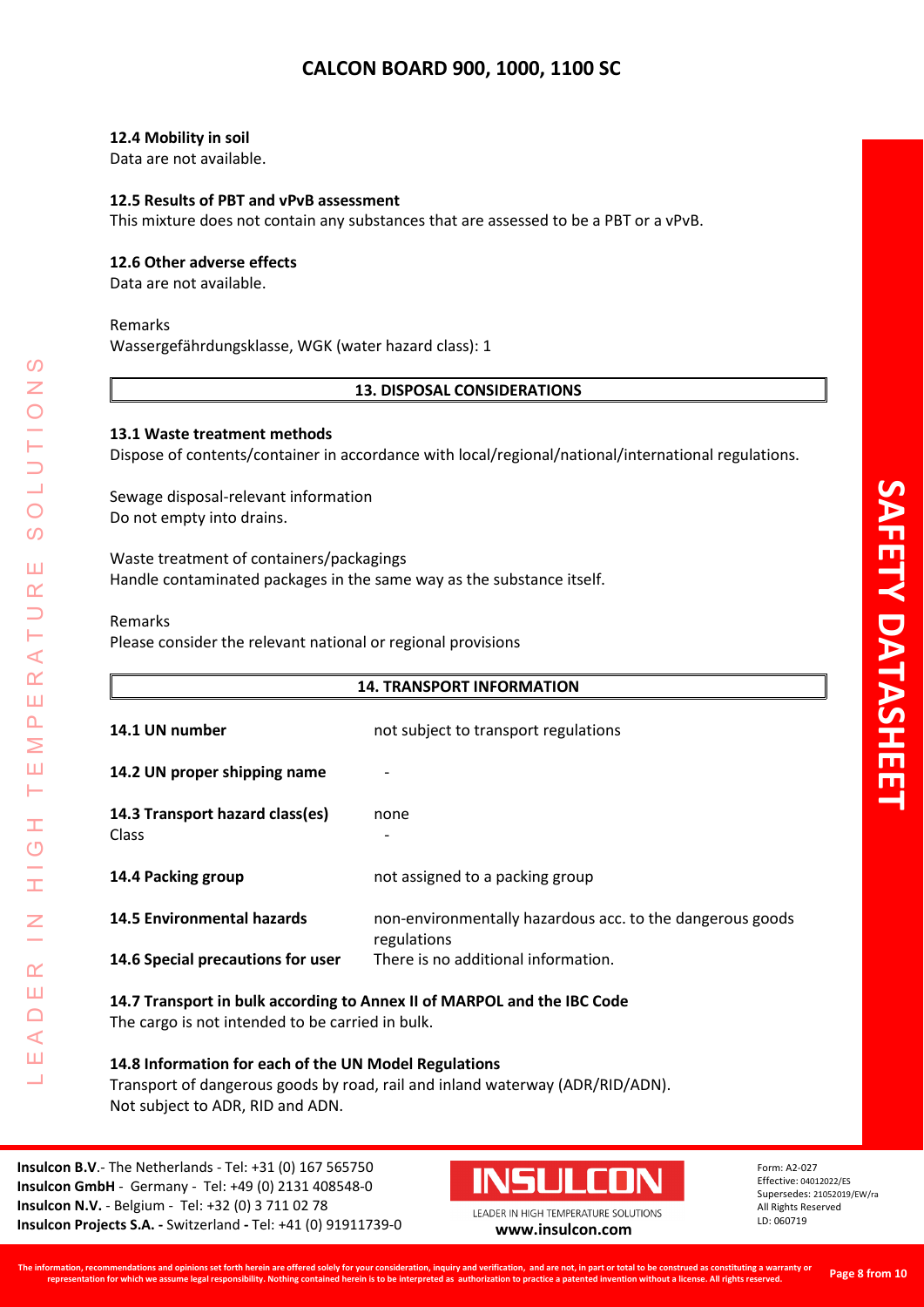International Maritime Dangerous Goods Code (IMDG) Not subject to IMDG. International Civil Aviation Organization (ICAO-IATA/DGR) Not subject to ICAO-IATA

## **15. REGULATORY INFORMATION**

## **15.1 Safety, health and environmental regulations/legislation specific for the substance or mixture**

Relevant provisions of the European Union (EU)

Restrictions according to REACH, Annex XVII none of the ingredients are listed

List of substances subject to authorisation (REACH, Annex XIV) / SVHC - candidate list none of the ingredients are listed

Seveso Directive Not assigned.

LEADER IN HIGH TEMPERATURE SOLUTIONS

Ŧ  $\overline{O}$ 

 $\alpha$ Ш  $\Box$  $\blacktriangleleft$ Ш

 $\prec$  $\alpha$ Ш  $\overline{\mathbf{r}}$ Σ Ш Н

 $\Omega$ 

 $\bigcirc$ 

 $\overline{O}$ 

Ш  $\alpha$ 

Directive 2011/65/EU on the restriction of the use of certain hazardous substances in electrical and electronic equipment (RoHS) - Annex II none of the ingredients are listed

Regulation 166/2006/EC concerning the establishment of a European Pollutant Release and Transfer Register (PRTR) none of the ingredients are listed

Directive 2000/60/EC establishing a framework for Community action in the field of water policy (WFD) none of the ingredients are listed

Regulation 98/2013/EU on the marketing and use of explosives precursors none of the ingredients are listed

## **15.2 Chemical Safety Assessment**

No Chemical Safety Assessment has been carried out for this mixture by the supplier. Chemical safety assessments for substances in this mixture were not carried out.

## **16. OTHER INFORMATION**

#### **Abbreviations and acronyms**

- ADN Accord européen relatif au transport international des marchandises dangereuses par voies de navigation intérieures (European Agreement concerning the International Carriage of Dangerous Goods by Inland Waterways)
- ADR Accord européen relatif au transport international des marchandises dangereuses par route (European Agreement concerning the International Carriage of Dangerous Goods by Road)

**Insulcon B.V**.- The Netherlands - Tel: +31 (0) 167 565750 **Insulcon GmbH** - Germany - Tel: +49 (0) 2131 408548-0 **Insulcon N.V.** - Belgium - Tel: +32 (0) 3 711 02 78 **Insulcon Projects S.A. -** Switzerland **-** Tel: +41 (0) 91911739-0 **[www.insulcon.com](http://www.insulcon.com/)**



Form: A2-027 Effective: 04012022/ES Supersedes: 21052019/EW/ra All Rights Reserved LD: 060719

**Page 9 from 10**